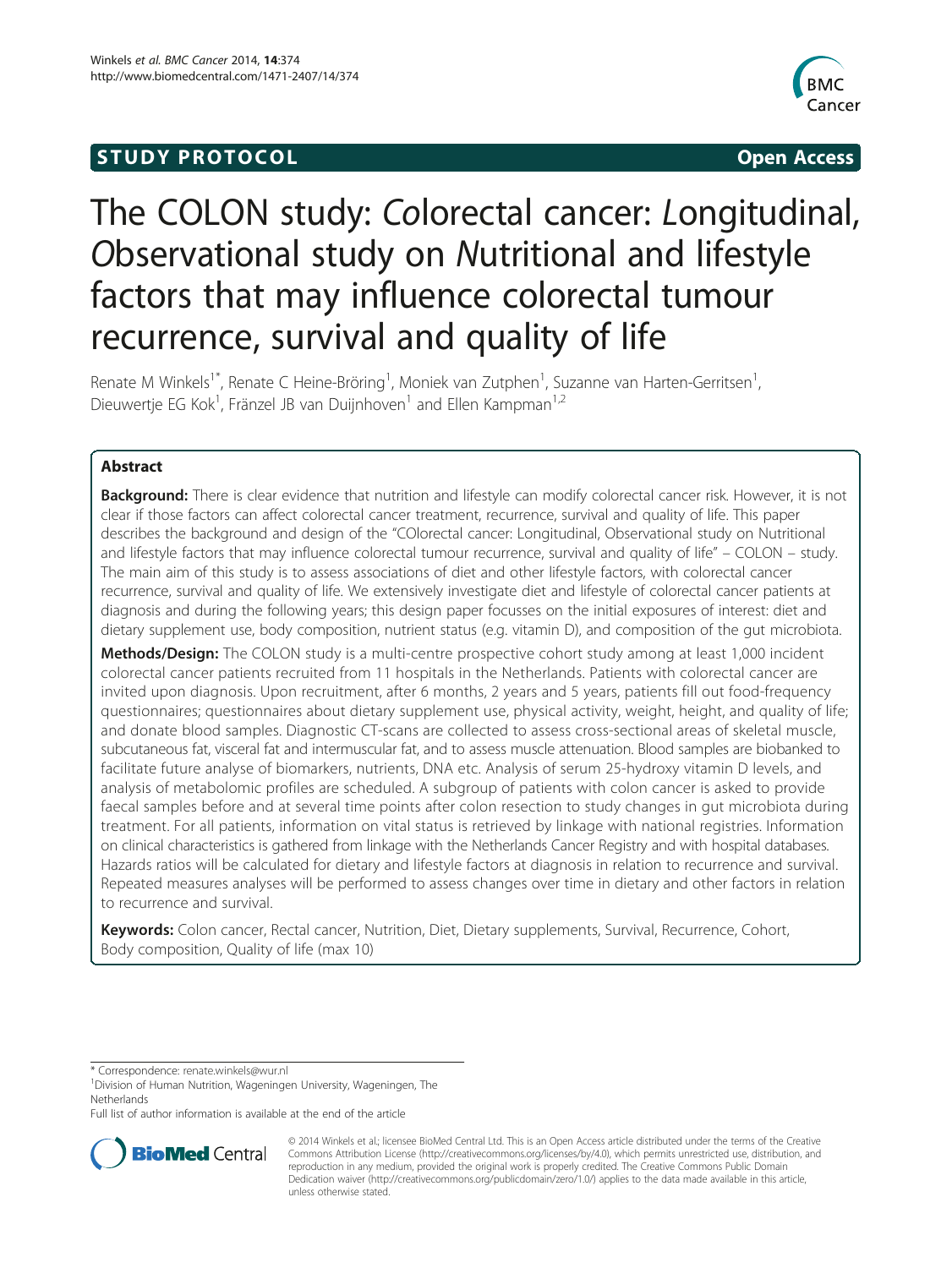## Background

Colorectal cancer is the third most common type of cancer worldwide [[1\]](#page-6-0). Lifestyle and nutritional factors influence colorectal cancer risk. High consumption of red and processed meat and alcoholic beverages and low consumption of foods containing dietary fibre convincingly increase the risk of colorectal cancer. Body fatness – especially abdominal fatness-, and adult attained height increase the risk of colorectal cancer, while physical activity protects against colorectal cancer [[2,3\]](#page-6-0).

In contrast to the extensive knowledge on the role of nutrition and lifestyle in the prevention of colorectal cancer, much less is known about the role of diet and lifestyle during and after treatment of colorectal cancer. Few prospective studies reported on factors that were associated with colorectal cancer recurrence and survival, while those studies were often hampered by the fact that dietary assessment was retrospective, that patient groups were small and heterogeneous, or that other prognostic factors were not taken into account [[4](#page-6-0)]. Evidence-based lifestyle recommendations are necessary for the increasing number of colorectal cancer survivors, since these survivors may show a major interest in adjusting their usual habits [[5-7\]](#page-6-0). The aim of the current study is to further explore the association between diet and other lifestyle factors in colorectal cancer prognosis, survival and quality of life, with special emphasis for the role of diet and dietary supplement use, body composition, nutrient status, and composition of the gut microbiota.

Few prospective studies assessed the association between diet and dietary supplement use and colorectal cancer prognosis and survival. An observational study within a randomized controlled chemotherapy trial  $(n = 1,009)$ stage III colorectal cancer patients) [[8\]](#page-6-0), showed that colorectal cancer patients who scored high on a diet that could be described as a Western diet, with high intakes of meat, fat, refined grains, and desserts, had a 3 times higher risk of cancer recurrence or death (HR 3.25 (2.04-5.19)) than persons who scored low on such a pattern. Conversely, a prudent pattern, high in vegetables, fruits, poultry, and fish, was not associated with colorectal cancer outcomes in that study. There are only few additional publications on diet and colorectal cancer outcomes [\[4](#page-6-0)]. It is unclear if the use of dietary supplements by colorectal cancer patients affects colorectal cancer recurrence and survival. Dietary supplement use among patients has been assessed in several – mainly US – studies and is estimated to be as high as 60-80% [[9](#page-6-0)]. An observational study, again within a randomized controlled chemotherapy trial ( $n = 1,038$  stage III patients) showed that multivitamin use during and after adjuvant chemotherapy was not significantly associated with outcomes in patients with stage III colon cancer [[10](#page-6-0)]. It has been hypothesized that folic acid supplementation, may be involved in progression of established neoplasms [[11](#page-6-0)]. This stresses the need to further address the role of dietary supplement use during and after colorectal cancer treatment.

Some data suggest that colorectal cancer patients who are obese or underweight may experience higher mortality rates than normal and overweight patients [[4,12](#page-6-0)-[15](#page-6-0)], however study results are not consistent. Underweight, overweight and obesity are usually only assessed by measuring the body mass index (BMI) [[16](#page-6-0)-[18](#page-6-0)], while BMI is not a valid measure for fat distribution or body composition [\[19](#page-6-0)]. Muscle depletion – assessed from diagnostic computed tomography (CT)-scans - has been associated with worse survival in a mixed groups of cancer patients  $(n = 1,400)$ , independently of BMI [\[20](#page-6-0)]. Moreover, among obese patients, those who are sarcopenic – i.e. those with severe muscle depletion- appear to have worse survival than patients who are not-sarcopenic [[21](#page-6-0)]. This warrants further study on the association between muscle mass, fat mass and survival among cancer patients. In addition, fat distribution of abdominal fat is an area that requires further investigation. Abdominal fat is mainly divided into two depots: subcutaneous and intra-abdominal or visceral fat. Visceral fat accumulation has been associated with increased incidence of colorectal cancer [\[5\]](#page-6-0); its association with recurrence of colorectal cancer has only sparsely been studied in small studies with short follow-up [[22](#page-6-0)-[25](#page-6-0)]. Nevertheless, those studies suggest that increased visceral fat areas, or an increased visceral fat vs subcutaneous fat ratio may increase the risk of recurrence. Visceral adiposity may also unfavourably affect colorectal cancer survival, but again this has only been studied in small populations (50–200 patients) with short follow-up and mostly in patients with metastatic disease [\[22](#page-6-0)-[24,26](#page-6-0)]; results were therefore not conclusive. Concluding, the associations of body composition and fat distribution with recurrence and survival of colorectal cancer patients are promising areas of investigation.

Nutrient status at diagnosis as well as during treatment may also affect recurrence and survival. For instance, the role of vitamin D in colorectal cancer prevention and survival has gained much interest in recent years. A recent meta-analysis suggested that higher 25(OH)D levels (>75 nmol/L) were associated with significantly reduced mortality in patients with colorectal cancer [[27](#page-6-0)]. Results should be interpreted with caution, as the assessment of 25(OH)D levels differed between the individual studies of the meta-analysis (pre vs postdiagnostic). Moreover, most studies only have one measurement of vitamin D levels, while cancer treatment and stage of disease may have a large impact on vitamin D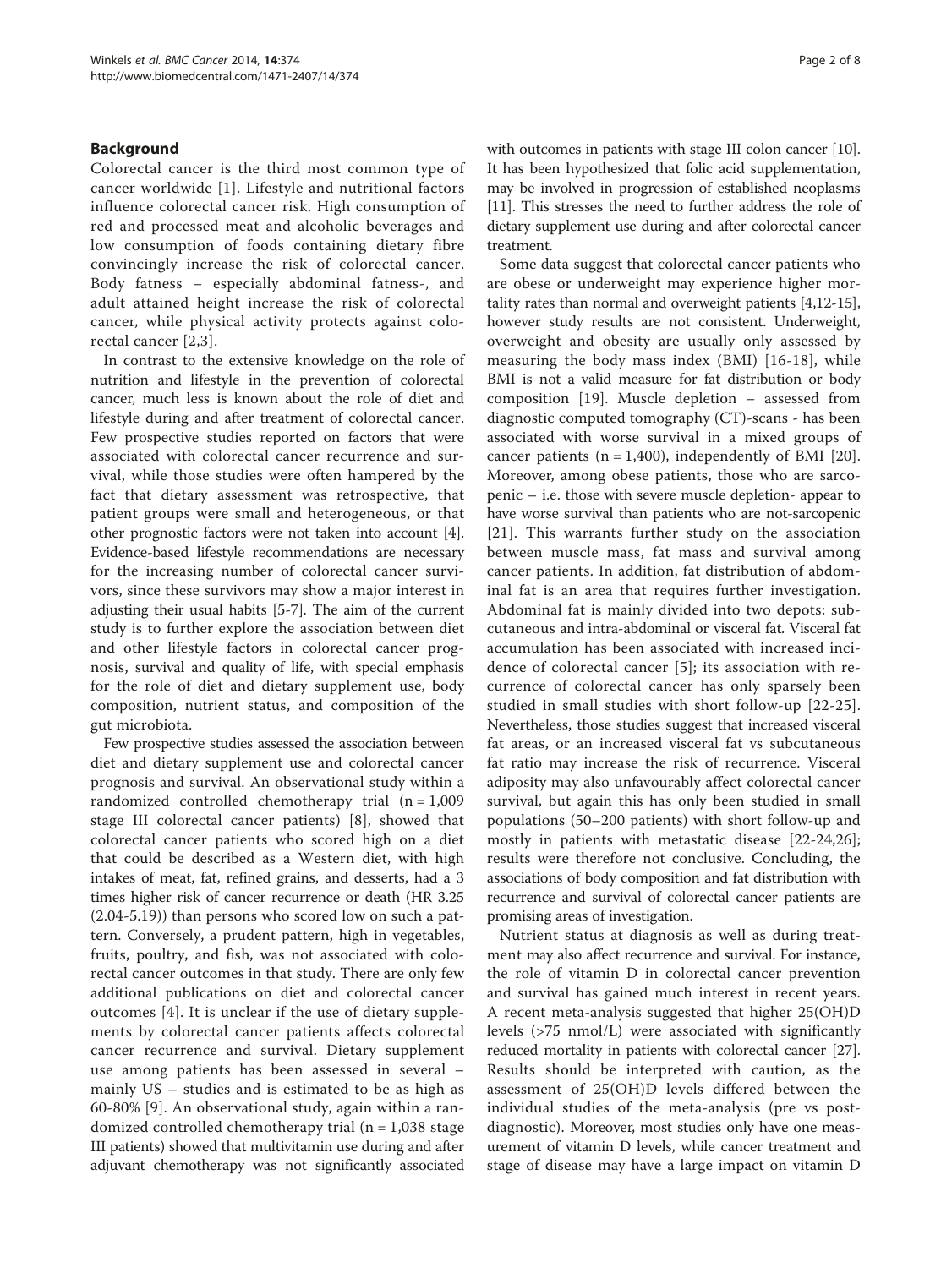status. Thus, cohort studies with repeated measurement of vitamin D levels are urgently needed.

Many colorectal cancer patients treated with chemotherapy suffer from mucositis and gastrointestinal complaints, such as severe diarrhoea, nausea and vomiting [[28,29\]](#page-6-0). Knowledge on the role of the gut microbiota - a major compartment of the gastrointestinal tract- in human health has emerged in the past years [[30\]](#page-6-0). Yet, the gut microbiota has been relatively ignored in studies focusing on the pathophysiology and side-effects of cancer therapies [[31](#page-6-0)]. There is some evidence that chemotherapy induces a large decline in the diversity of the gut microbiota [[32](#page-6-0),[33\]](#page-6-0). To what extent colorectal cancer patients receiving chemotherapy experience similar declines in diversity and whether diet and lifestyle affect recovery of the gut microbiota during and after chemotherapy is largely unknown.

In this study, we will assess associations of diet and other lifestyle factors, with colorectal cancer recurrence and survival and with quality of life. We comprehensively investigate diet and lifestyle of colorectal cancer patients at diagnosis and during the following years. This design paper focusses on the four initial topics of interest in this prospective cohort study: diet and dietary supplement use, body composition, nutrient status (e.g. vitamin D), and composition of the gut microbiota.

## Methods/design

The "Colorectal cancer: Longitudinal, Observational study on Nutritional and lifestyle factors that influence colorectal tumour recurrence, survival and quality of life" – COLON - study is a prospective observational cohort study that aims to include at least 1,000 colorectal cancer patients from regional and academic hospitals in the Netherlands over a period of  $\sim$  5 years. Ethical approval for the study was granted by the Committee on Research involving Human Subjects, region Arnhem-Nijmegen (Commissie Mensgebonden Onderzoek – CMO, region Arnhem Nijmegen).

#### Recruitment

Men and women of all ages, who were newly diagnosed with colorectal cancer (ICD codes C18-20) in any stage of the disease in one of the 11 participating hospitals, are eligible for the study. Non-Dutch speaking patients, or patients with a history of colorectal cancer or (partial) bowel resection, chronic inflammatory bowel disease, hereditary colorectal cancer syndromes (Lynch syndrome, FAP, Peutz-Jegher), dementia or another mental condition that makes it impossible to fill out questionnaires correctly, will be excluded from the study. Recruitment is conducted in close cooperation with staff of the oncology, gastroenterology and/or internal medicine departments of the participating hospitals. Recruitment Data collection

Patients are asked to fill out several questionnaires upon recruitment (at diagnosis), at 6 months, 2 years and 5 years after recruitment (Figure [1\)](#page-3-0). In addition, participants are asked to donate a blood sample at each time point. Patients who are treated with chemotherapy, are asked to additionally fill out questionnaires and to donate an extra blood sample 1 year after recruitment. At that point in time most of those patients will have completed their treatment, while other patients will have finished their treatment within 6 months. Patients are asked for permission for collection of paraffin-embedded tumor-material using the nationwide network and registry of histo- and cytopathology in the Netherlands (PALGA).

and/or with an independent physician if they have questions about the study. Patients who agree to participate

have to provide written informed consent.

#### Demographic and health characteristics

Demographic and health characteristics are assessed with a self-administered lifestyle questionnaire containing questions on demographics (education, ethnicity, living situation, number of children), body weight and height, history of body weight, smoking habits, history of medication (including use of aspirin and other NSAIDs), family history of cancer, any changes that patients made to their diet because of bowel complaints or other reasons, type of (alternative) treatment, experienced side-effects of treatment, comorbidities, and for women: menopausal status, menstrual and reproductive history.

#### Dietary intake & dietary supplement use

Habitual dietary intake in the month preceding diagnosis - and for the other time-points the preceding month -, is assessed using a semi-quantitative food frequency questionnaire. This questionnaire was previously validated [[34,35\]](#page-6-0), and slightly adapted to be able to distinguish meat intake with respect to red, processed, and white meat, and for dairy to be able to distinguish fermented and unfermented dairy. For all items, frequencies per day and standard portion sizes will multiplied to obtain intake in grams per day. Energy intake and nutrient intakes will be calculated using the Dutch food composition table [\[36\]](#page-6-0). Additionally, the food frequency questionnaire contains questions on the use of organic foods, i.e. the type of organic foods and the frequency of use.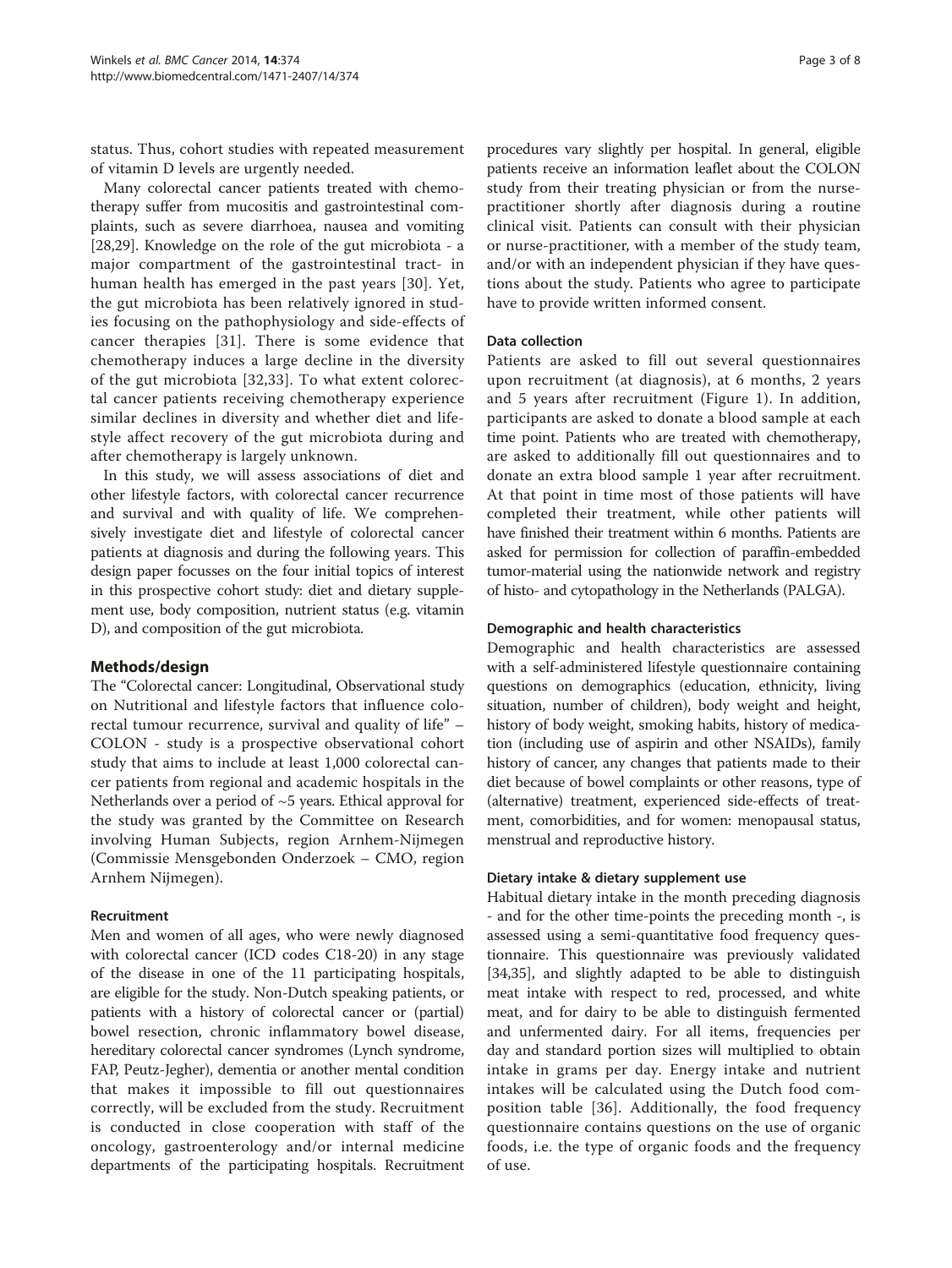<span id="page-3-0"></span>

Dietary supplement is assessed using a self-administered dietary supplement questionnaire developed by the Division of Human Nutrition of Wageningen University, the Netherlands. The dietary supplement questionnaire contains questions on use of multivitamin/ minerals supplements and other mixtures not classified as multivitamins/minerals (e.g. vitamin B-complex, antioxidant mixtures, combination of vitamin A/D, mixture of calcium/magnesium/zinc, other mixtures), and supplemental vitamin A, folic acid, vitamin B12, vitamin C, vitamin D, vitamin E, calcium, magnesium, zinc, iron, selenium, chrome, fish oil, and herbal and specialty supplements, and on the dosage and frequency of intake. Upon recruitment, participants are asked whether they used any dietary supplement during the year before colorectal cancer diagnosis. At the other time-points, dietary supplement use in the period since the last questionnaire is enquired.

#### Body composition

Patients are asked to measure and report their waist and hip circumference; instructions and a measuring device are provided. In addition, CT-images are retrieved from medical records of all participants for the assessment of body composition. Diagnostic CT-images are available from almost all colorectal cancer patients (~85-90%), as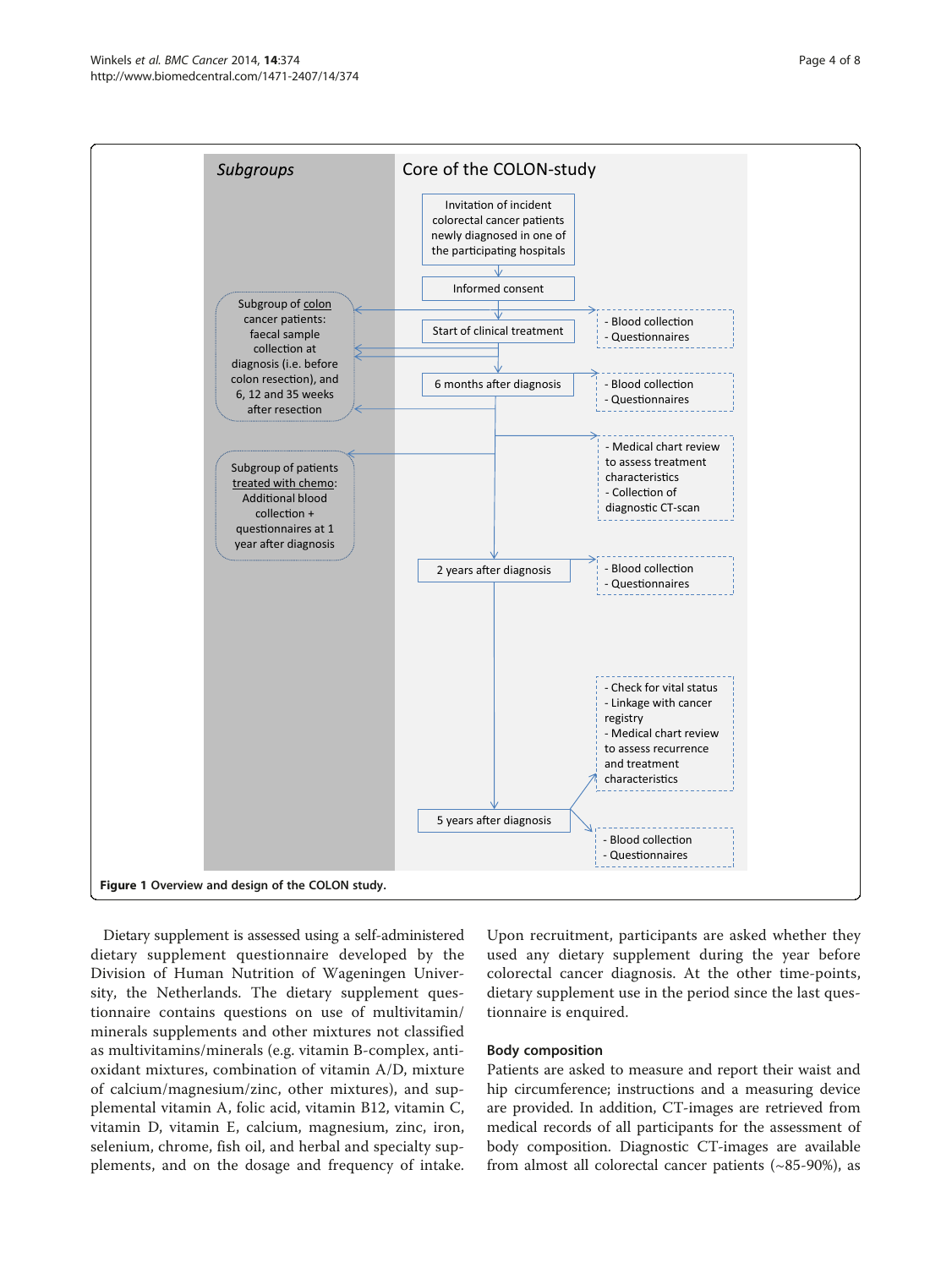they are used for diagnosis and staging of the disease. From these CT-images, cross-sectional areas  $(cm<sup>2</sup>)$  of skeletal muscle, subcutaneous fat, visceral fat and inter-muscular fat will be quantified at the landmark level of the third lumbar vertebra (L3) using Slice-Omatic software (Tomovision, Canada). Cross-sectional L3 adipose and muscle areas are linearly related to total body adipose and muscle mass [\[37-39](#page-6-0)].

## Physical activity

Self-reported physical activity is assessed using the Short Questionnaire to ASsess Health-enhancing physical activity (SQUASH) [[40\]](#page-6-0). The general purpose of this questionnaire is to assess habitual physical activity, with a reference period of a normal week in the past months. Participants are asked to report their average time spend on the following pre-structured types of activities: commuting activities, activity at work, household activities and leisure time activities (walking, bicycling, gardening, odd jobs and up to four sports). The SQUASH consists of three main queries: days per week, average time per day, and intensity. The recorded activity will be converted into Metabolic Equivalent (MET)-scores using the Compendium of Physical Activities [[41](#page-7-0)]. Validation studies [[40](#page-6-0)[,42,43\]](#page-7-0) showed that the SQUASHquestionnaire is fairly reliable and reasonably valid in an adult population and may be used to rank participants based on their physical activity level and to categorize them according to the Dutch physical activity guideline (30 minutes or more of at least moderate intense physical activity for a minimum of 5 days per week).

## Blood sample collection and analysis

Non-fasting blood samples are drawn from patients upon recruitment and at all later time-points during a regular clinical visit of the patient. The baseline blood sample is preferably taken before surgery or start of treatment. In case of neo-adjuvant radiation therapy, it is not always possible to draw blood before the start of treatment, and for those patients a blood sample is collected before surgery. For each blood sample, haematocrit is assessed immediately after blood draw at all study sites. Blood samples are processed into serum (6 aliquots), plasma (5 aliquots), full blood (2 aliquots), and buffy coat (2 aliquots) and stored in a biobank at −80°C. All procedures are defined in a protocol in order to ensure standardisation over study sites. Blood samples are biobanked for later analysis of metabolites, biomarkers, nutrients etc. Analysis of 25-hydroxy vitamin D is already anticipated; in addition, metabolomics will be performed. Both 25-hydroxy vitamin D2 and 25-hydroxy vitamin D3 levels will be assessed in serum samples using a liquid chromatography tandem mass spectrometry method [[44](#page-7-0)]. In a subset of the patients targeted and untargeted metabolomic analysis will be performed using the Biocrates AbsoluteIDQ p180 Kit for the targeted approach and UPLC-ESI-qTOF for the untargeted approach at the IARC, France.

## Faecal sample collection and analysis

In order to assess whether cancer therapy affects composition and function of the gut microbiota in colon cancer patients, faecal samples are collected from a subgroup of patients with colon cancer who are diagnosed in one of the participating hospitals (Hospital Gelderse Vallei, Ede). Faecal samples are collected shortly after diagnosis (i.e. before colon resection), and 6, 12 and 35 weeks after resection. For patients who are treated with chemotherapy, this corresponds to sample collection before, during and after chemotherapy. A phylogenetic microarray (the Human Intestinal Tract Chip; HITCHip) will be used for a high-throughput characterisation of the composition of the gut microbiota [[45](#page-7-0)].

## Clinical outcome measurements

Information on clinical factors are retrieved from linkage with the Netherlands Cancer Registry and will include: pathologic and clinical disease stage (TNM), date of colorectal cancer incidence, location of the tumour, morphology, degree of differentiation, number of lymph nodes surgically sampled and number of positive lymph nodes, type and date of surgery, surgical complications (anastomotic leakage, abscess), tumour residue, type of treatment (chemotherapy, radiotherapy, chemoradiation, other) and date of start treatment, location of metastases (ICD-code) and distance of tumour from anus (rectal tumours only). Additional clinical data will be retrieved from medical record abstraction. We are using standardized forms and methods to abstract the medical records for all of the participants at regular intervals during the cohort study. Medical variables include history of gastro-intestinal disease, date and indication for endoscopy at diagnosis, length of hospital stay after primary surgery, body weight and height, size of the tumour, length of surgically removed bowel, CEA level, all treatment and follow-up care including data on chemotherapy and radiation therapy, adenoma/carcinoma recurrence.

The main outcomes of this cohort are treatment completion rates, side-effects of treatment, disease outcomes and quality of life. Disease outcomes are: colorectal cancer recurrence, colorectal adenoma occurrence/ recurrence and survival/mortality. Information on mortality/survival is gathered from linkage with the Municipal Personal Records Database (in Dutch: Basisregistratie personen), information on cause of death is ascertained by linkage with Statistics Netherlands.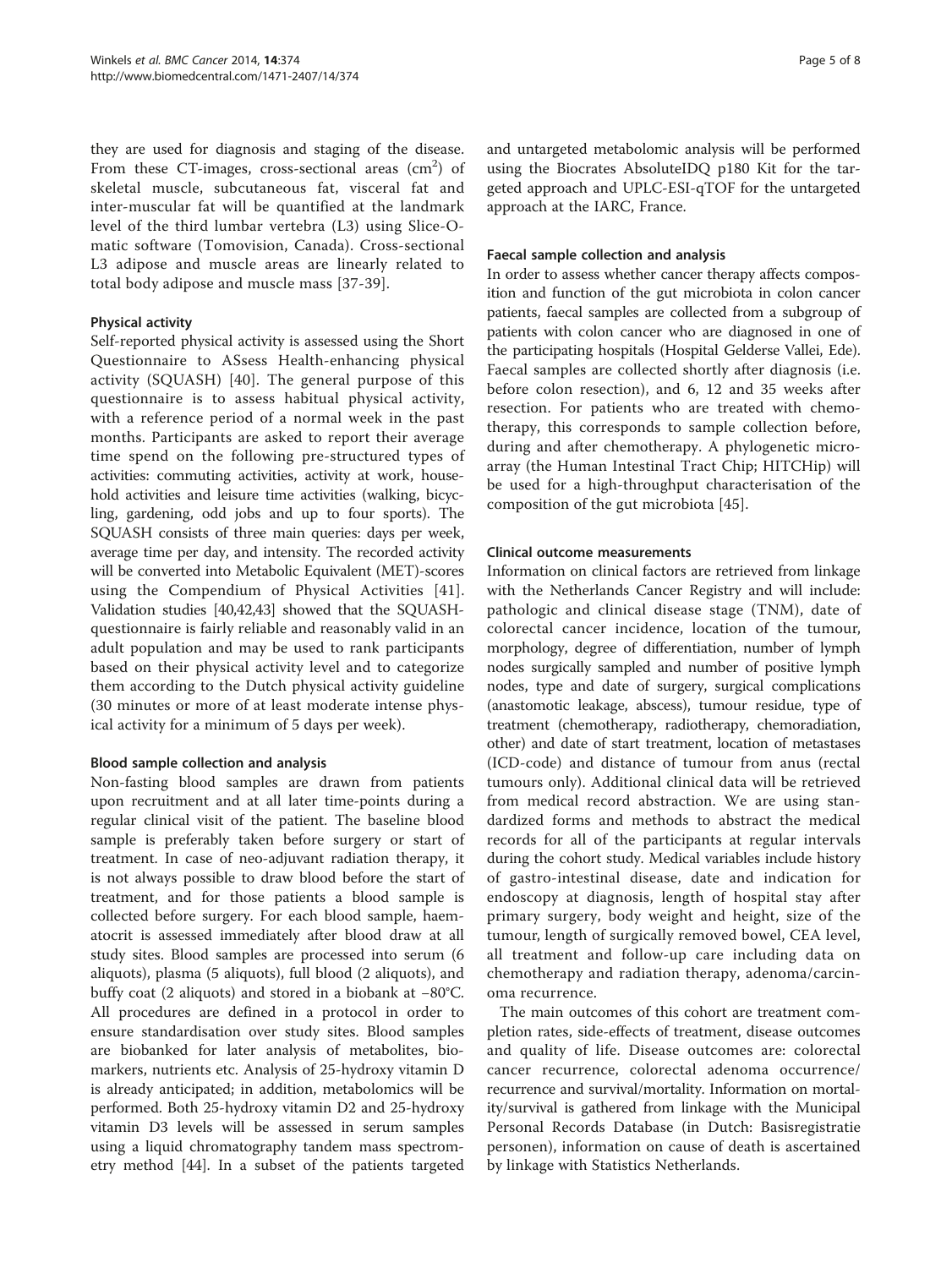#### Assessment of quality of life

Quality of life is assessed with the European Organization for Research and Treatment of Cancer Quality of Life Questionnaire C30 version 3.0 (EORTC QLQ-C30), which is a widely used measure of Health-Related Quality of Life in cancer [[46,47](#page-7-0)]. The questionnaire contains five functioning scales (physical, role, cognitive, emotional, and social functioning); three symptom scales (fatigue, pain, and nausea and vomiting); and a global health and health related quality of life scale. Patient-reported chemotherapy-induced peripheral neuropathy is assessed in patients treated with chemotherapy using the "Quality of Life Questionnaire-CIPN twenty-item scale" (QLQ-CIPN20); this questionnaire is provided at the 1 year timepoint [\[48,49](#page-7-0)]. This 20 item questionnaire includes three scales assessing sensory, motor and autonomic symptoms that can result from neuropathy.

An individual's coping style is assessed with the "Coping Inventory for Stressful Situations"-CISS questionnaire [[50](#page-7-0)], a valid and reliable tool to assess basic coping styles. This inventory measures three different coping styles: task-oriented, emotion-oriented and avoidance-oriented coping. Coping style is only assessed at the 2 year timepoint, as this is considered to be a stable factor that will not change over time.

#### Power considerations and data analysis

A prospective cohort study assesses multiple exposures and outcomes. The power calculation for this cohort study was based on one exposure that was of special interest in this study – dietary supplement use - and the anticipated association with recurrence of colorectal cancer and survival. There are few publications on the prevalence of dietary supplement use in the general population in the Netherlands, or among colorectal cancer patients; therefore, we assume that supplement use in patients is comparable to supplement use in the general elderly population: ~45% [\[51](#page-7-0)].

Our aim is to include at least 1,000 patients in our study. After 5 years of follow-up, we expect a number of 320 recurrences and 250 deaths [[8,](#page-6-0)[52\]](#page-7-0). This will enable us to detect the following associations: for recurrences, a HR of ≤0.78 or ≥1.31 (alpha = 0.05 and power = 0.8), for mortality, a HR of  $\leq 0.77$  or  $\geq 1.33$  (alpha = 0.05 and power  $= 0.8$ ).

Cox proportional hazard models will be used to calculate hazard ratios for dietary and lifestyle factors at diagnosis in relation to outcomes. Changes of dietary and lifestyle factors over time will be analyzed with analysis techniques for longitudinal data, since the observations of one individual over time are not independent.

All associations will be adjusted for age and sex and if applicable for stage of the disease. Additionally, we will check whether other additional variables should be included in the multivariate models as potential confounding variables and/or effect measure modifiers.

## **Discussion**

This is the largest prospective European study among colorectal cancer patients with repeated information on a variety of lifestyle factors and other exposures. Recruitment is expected to be complete by the beginning of 2015. This prospective cohort study will shed further light on the associations between diet, other lifestyle factors and quality of life, recurrence and survival among colorectal cancer patients.

Although this is the largest European prospective study so far, even larger studies are necessary for specific analyses in subgroups of patients, e.g. within stages of disease, or within groups of patients with the same treatment. Therefore, we have harmonised our study protocol with two other ongoing prospective studies among colorectal cancer patients: the EnCoRe study of Maastricht University, the Netherlands [\[53\]](#page-7-0) and with the ColoCare Study of the German Cancer Research Center in Heidelberg [[54](#page-7-0)]. Thus, in future collaborations, we can pool the results of these studies to be able to increase the power; the expected number of patients in all three cohorts will be at least 2,200.

#### Competing interests

The authors declare that they have no competing interests.

#### Authors' contributions

All authors contributed to the conception and design of the study. RW drafted the manuscript, all authors critically read and revised the manuscript. All authors approved the final version of the manuscript.

#### Acknowledgements

The authors would like to thank the following hospitals for their involvement in recruitment for the COLON study: Hospital Gelderse Vallei, Ede, Dr Ph. M. Kruyt; UMC St Radboud, Nijmegen, Prof Dr J. H. W. de Wilt, Dr H. W. M. van Laarhoven; Slingeland Ziekenhuis, Doetinchem, Dr P.C. van de Meeberg; Canisius Wilhelmina Ziekenhuis, Nijmegen, Dr. B. Hansson; Ziekenhuis Rijnstate, Arnhem, Dr. E.J. Spillenaar-Bilgen; Gelre ziekenhuis Apeldoorn, Apeldoorn, Dr. P. van Duijvendijk, Dr W. Erkelens; Ziekenhuis Bernhoven, Oss, Dr. B. van Balkom; Isala Klinieken, Zwolle, Dr. J.C. de Graaf; Ziekenhuisgroep Twente, Almelo, Dr. E.A. Kouwenhoven; Martini Ziekenhuis, Groningen, Dr. H. van der Heide; Admiraal De Ruyter Ziekenhuis, Goes/Vlissingen, Dr. H.K. van Halteren.

This project is sponsored by Wereld Kanker Onderzoek Fonds (WCRF-NL) & World Cancer Research Fund International (WCRF International); Alpe d'Huzes/Dutch Cancer Society (UM 2012–5653, UW 2013–5927); and ERA-NET on Translational Cancer Research (TRANSCAN: CANCER12-028 - CRC-Metabolome). Sponsors were not involved in the study design nor will they be in the collection, analysis, and interpretation of data, or in the publications that will result from this study.

#### Author details

<sup>1</sup> Division of Human Nutrition, Wageningen University, Wageningen, The Netherlands. <sup>2</sup> Department for Health Evidence, Radboud UMC Nijmegen, Nijmegen, The Netherlands.

Received: 19 May 2014 Accepted: 22 May 2014 Published: 27 May 2014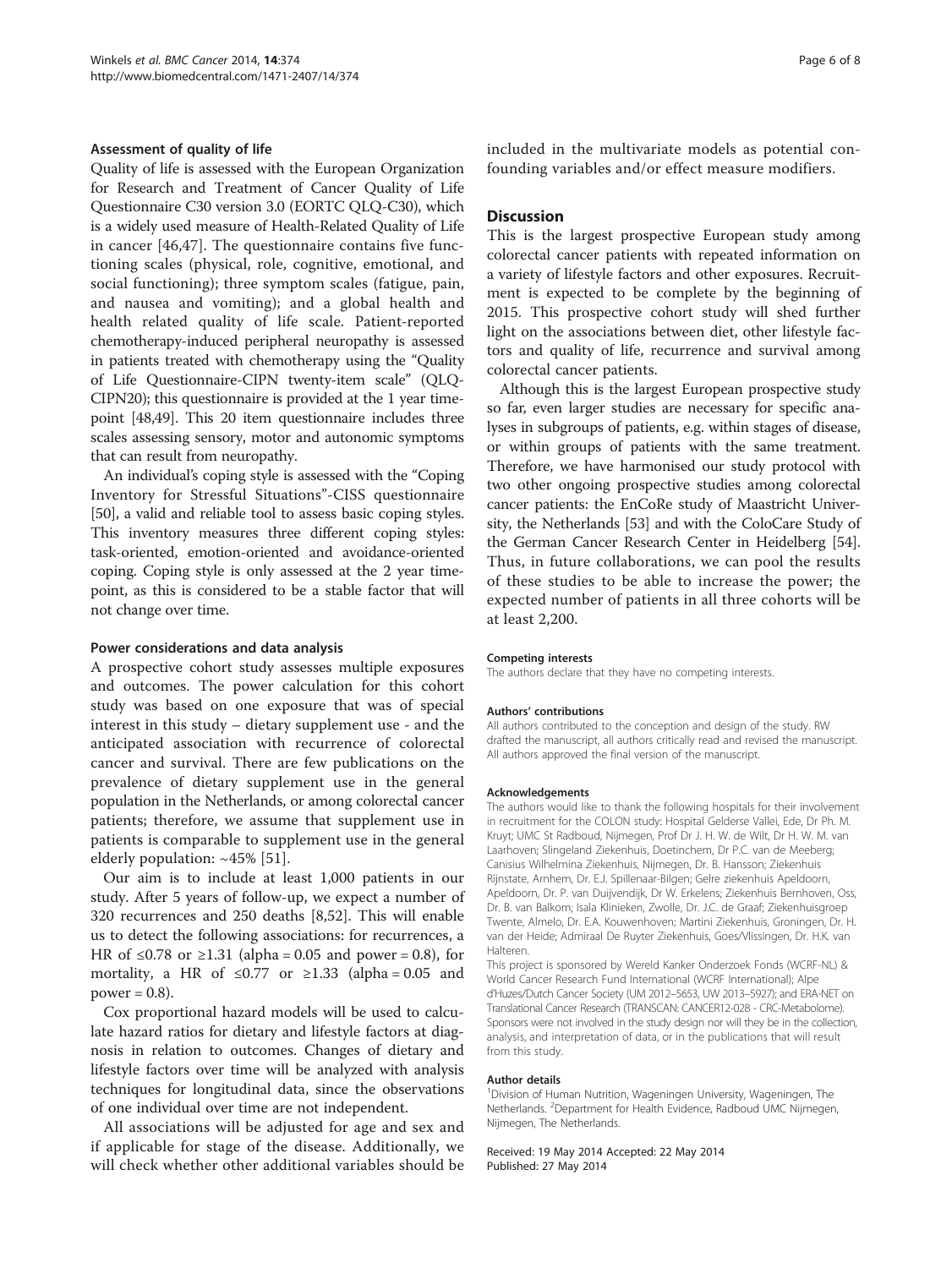#### <span id="page-6-0"></span>References

- Ferlay J, Shin H-R, Bray F, Forman D, Mathers C, Parkin DM: Estimates of worldwide burden of cancer in 2008: GLOBOCAN 2008. Int J Cancer 2010, 127(12):2893–2917.
- 2. World Cancer Research Fund/American Institute for Cancer Research: WCRF/AICR Systematic literature review - continuous update project report. the associations between food, nutrition and physical activity and the risk of Colorectal Cancer. 2010, [http://www.dietandcancerreport.](http://www.dietandcancerreport.org/cancer_resource_center/cup_reports.php) [org/cancer\\_resource\\_center/cup\\_reports.php](http://www.dietandcancerreport.org/cancer_resource_center/cup_reports.php).
- 3. World Cancer Research Fund/American Institute for Cancer Research: Food, Nutrition, Physical activity, and the prevention of Cancer: a global perspective. Washington DC: AICR: 2007.
- 4. Vrieling A, Kampman E: The role of body mass index, physical activity, and diet in colorectal cancer recurrence and survival: a review of the literature. Am J Clin Nutr 2010, 92(3):471–490.
- Demark-Wahnefried W, Aziz NM, Rowland JH, Pinto BM: Riding the crest of the teachable moment: promoting long-term health after the diagnosis of cancer. J Clin Oncol 2005, 23(24):5814–5830.
- Demark-Wahnefried W, Jones LW: Promoting a healthy lifestyle among Cancer survivors. Hematol Oncol Clin North Am 2008, 22(2):319–342.
- 7. Demark-Wahnefried W, Pinto BM, Gritz ER: Promoting health and physical function among cancer survivors: potential for prevention and questions that remain. J Clin Oncol 2006, 24(32):5125–5131.
- 8. Meyerhardt JA, Niedzwiecki D, Hollis D, Saltz LB, Hu FB, Mayer RJ, Nelson H, Whittom R, Hantel A, Thomas J, Fuchs CS: Association of dietary patterns with cancer recurrence and survival in patients with stage III colon cancer. JAMA 2007, 298(7):754–764.
- 9. Velicer CM, Ulrich CM: Vitamin and mineral supplement use among US adults after cancer diagnosis: a systematic review. J Clin Oncol 2008, 26(4):665–673.
- 10. Ng K, Meyerhardt JA, Chan JA, Niedzwiecki D, Hollis DR, Saltz LB, Mayer RJ, Benson AB 3rd, Schaefer PL, Whittom R, Hantel A, Goldberg RM, Fuchs CS: Multivitamin use is not associated with cancer recurrence or survival in patients with stage III colon cancer: findings from CALGB 89803. J Clin Oncol 2010, 28(28):4354–4363.
- 11. Kim YI: Role of folate in colon cancer development and progression. J Nutr 2003, 133(11 Suppl 1):3731S–3739S.
- 12. Boyle T, Fritschi L, Platell C, Heyworth J: Lifestyle factors associated with survival after colorectal cancer diagnosis. Br J Cancer 2013, 109(3):814-822.
- 13. Campbell PT, Patel AV, Newton CC, Jacobs EJ, Gapstur SM: Associations of recreational physical activity and leisure time spent sitting with colorectal cancer survival. J Clin Oncol 2013, 31(7):876–885.
- 14. Demark-Wahnefried W, Platz EA, Ligibel JA, Blair CK, Courneya KS, Meyerhardt JA, Ganz PA, Rock CL, Schmitz KH, Wadden T, Philip EJ, Wolfe B, Gapstur SM, Ballard-Barbash R, McTiernan A, Minasian L, Nebeling L, Goodwin PJ: The role of obesity in cancer survival and recurrence. Cancer Epidemiol Biomarkers Prev 2012, 21(8):1244–1259.
- 15. Sinicrope FA, Foster NR, Yothers G, Benson A, Seitz JF, Labianca R, Goldberg RM, Degramont A, O'Connell MJ, Sargent DJ: Body mass index at diagnosis and survival among colon cancer patients enrolled in clinical trials of adjuvant chemotherapy. Cancer 2013, 119(8):1528–1536.
- 16. Meyerhardt JA, Catalano PJ, Haller DG, Mayer RJ, Benson AB 3rd, Macdonald JS, Fuchs CS: Influence of body mass index on outcomes and treatment-related toxicity in patients with colon carcinoma. Cancer 2003, 98(3):484–495.
- 17. Meyerhardt JA, Niedzwiecki D, Hollis D, Saltz LB, Mayer RJ, Nelson H, Whittom R, Hantel A, Thomas J, Fuchs CS: Impact of body mass index and weight change after treatment on cancer recurrence and survival in patients with stage III colon cancer: findings from Cancer and Leukemia Group B 89803. J Clin Oncol 2008, 26(25):4109–4115.
- 18. Meyerhardt JA, Tepper JE, Niedzwiecki D, Hollis DR, McCollum AD, Brady D, O'Connell MJ, Mayer RJ, Cummings B, Willett C, Macdonald JS, Benson AB 3rd, Fuchs CS: Impact of body mass index on outcomes and treatment-related toxicity in patients with stage II and III rectal cancer: findings from Intergroup Trial 0114. J Clin Oncol 2004, 22(4):648–657.
- 19. Evans PD, McIntyre NJ, Fluck RJ, McIntyre CW, Taal MW: Anthropomorphic measurements that include central fat distribution are more closely related with key risk factors than BMI in CKD stage 3. PLoS One 2012, 7(4):e34699.
- 20. Martin L, Birdsell L, Macdonald N, Reiman T, Clandinin MT, McCargar LJ, Murphy R, Ghosh S, Sawyer MB, Baracos VE: Cancer Cachexia in the age of obesity: skeletal muscle depletion is a powerful prognostic factor, independent of body mass index. J Clin Oncol 2013, 31(12):1539-1547.
- 21. Prado CM, Lieffers JR, McCargar LJ, Reiman T, Sawyer MB, Martin L, Baracos VE: Prevalence and clinical implications of sarcopenic obesity in patients with solid tumours of the respiratory and gastrointestinal tracts: a population-based study. Lancet Oncol 2008, 9(7):629–635.
- 22. Ballian N, Lubner MG, Munoz A, Harms BA, Heise CP, Foley EF, Kennedy GD: Visceral obesity is associated with outcomes of total mesorectal excision for rectal adenocarcinoma. J Surg Oncol 2012, 105(4):365–370.
- 23. Guiu B, Petit JM, Bonnetain F, Ladoire S, Guiu S, Cercueil JP, Krause D, Hillon P, Borg C, Chauffert B, Ghiringhelli F: Visceral fat area is an independent predictive biomarker of outcome after first-line bevacizumab-based treatment in metastatic colorectal cancer. Gut 2010, 59(3):341–347.
- 24. Moon HG, Ju YT, Jeong CY, Jung EJ, Lee YJ, Hong SC, Ha WS, Park ST, Choi SK: Visceral obesity may affect oncologic outcome in patients with colorectal cancer. Ann Surg Oncol 2008, 15(7):1918–1922.
- 25. Rickles AS, Iannuzzi JC, Mironov O, Deeb AP, Sharma A, Fleming FJ, Monson JRT: Visceral obesity and colorectal cancer: are we missing the boat with BMI? J Gastrointest Surg 2013, 17(1):133–143.
- 26. Clark W, Siegel EM, Chen YA, Zhao X, Parsons CM, Hernandez JM, Weber J, Thareja S, Choi J, Shibata D; Quantitative measures of visceral adiposity and body mass index in predicting rectal cancer outcomes after neoadjuvant chemoradiation. J Am Coll Surg 2013, 216(6):1070–1081.
- 27. Maalmi H, Ordóñez-Mena JM, Schöttker B, Brenner H: Serum 25-hydroxyvitamin D levels and survival in colorectal and breast cancer patients: Systematic review and meta-analysis of prospective cohort studies. Eur J Cancer 2014, e-pub ahead of print(0).
- 28. Andre T, Boni C, Mounedji-Boudiaf L, Navarro M, Tabernero J, Hickish T, Topham C, Zaninelli M, Clingan P, Bridgewater J, Tabah-Fisch I, de Gramont A: Oxaliplatin, fluorouracil, and leucovorin as adjuvant treatment for colon cancer. N Engl J Med 2004, 350(23):2343–2351.
- 29. Yothers G, O'Connell MJ, Allegra CJ, Kuebler JP, Colangelo LH, Petrelli NJ, Wolmark N: Oxaliplatin as adjuvant therapy for colon cancer: updated results of NSABP C-07 trial, including survival and subset analyses. J Clin Oncol 2011, 29(28):3768–3774.
- 30. Cho I, Blaser MJ: The human microbiome: at the interface of health and disease. Nat Rev Genet 2012, 13(4):260–270.
- 31. van Vliet MJ, Harmsen HJ, de Bont ES, Tissing WJ: The role of intestinal microbiota in the development and severity of chemotherapy-induced mucositis. PLoS Pathog 2010, 6(5):e1000879.
- 32. van Vliet MJ, Tissing WJ, Dun CA, Meessen NE, Kamps WA, de Bont ES, Harmsen HJ: Chemotherapy treatment in pediatric patients with acute myeloid leukemia receiving antimicrobial prophylaxis leads to a relative increase of colonization with potentially pathogenic bacteria in the gut. Clin Infect Dis 2009, 49(2):262–270.
- 33. Zwielehner J, Lassl C, Hippe B, Pointner A, Switzeny OJ, Remely M, Kitzweger E, Ruckser R, Haslberger AG: Changes in human fecal microbiota due to chemotherapy analyzed by TaqMan-PCR, 454 sequencing and PCR-DGGE fingerprinting. PLoS One 2011, 6(12):e28654.
- 34. Feunekes I, van Staveren W, Graveland F, De Vos J, Burema J: Reproducibility of a semiquantitative food frequency questionnaire to assess the intake of fats and cholesterol in The Netherlands. Int J Food Sci Nutr 1995, 46:117-123.
- 35. Verkleij-Hagoort AC, de Vries JH, Stegers MP, Lindemans J, Ursem NT, Steegers-Theunissen RP: Validation of the assessment of folate and vitamin B12 intake in women of reproductive age: the method of triads. Eur J Clin Nutr 2007, 61(5):610–615.
- 36. Netherlands Nutrition Center: NEVO Nederlandse Voedingsmiddelentabel (In English: Dutch Food Composition Table), Dutch Nutrition Center: The Hague; 2006.
- 37. Mourtzakis M, Prado CMM, Lieffers JR, Reiman T, McCargar LJ, Baracos VE: A practical and precise approach to quantification of body composition in cancer patients using computed tomography images acquired during routine care. Appl Physiol Nutr Metab 2008, 33(5):997–1006.
- Shen W, Punyanitya M, Wang Z, Gallagher D, St-Onge MP, Albu J, Heymsfield SB, Heshka S: Visceral adipose tissue: relations between single-slice areas and total volume. Am J Clin Nutr 2004, 80(2):271-278.
- 39. Shen W, Punyanitya M, Wang Z, Gallagher D, St-Onge MP, Albu J, Heymsfield SB, Heshka S: Total body skeletal muscle and adipose tissue volumes: estimation from a single abdominal cross-sectional image. J Appl Physiol 2004, 97(6):2333-2338.
- 40. Wendel-Vos GC, Schuit AJ, Saris WH, Kromhout D: Reproducibility and relative validity of the short questionnaire to assess health-enhancing physical activity. J Clin Epidemiol 2003, 56(12):1163–1169.